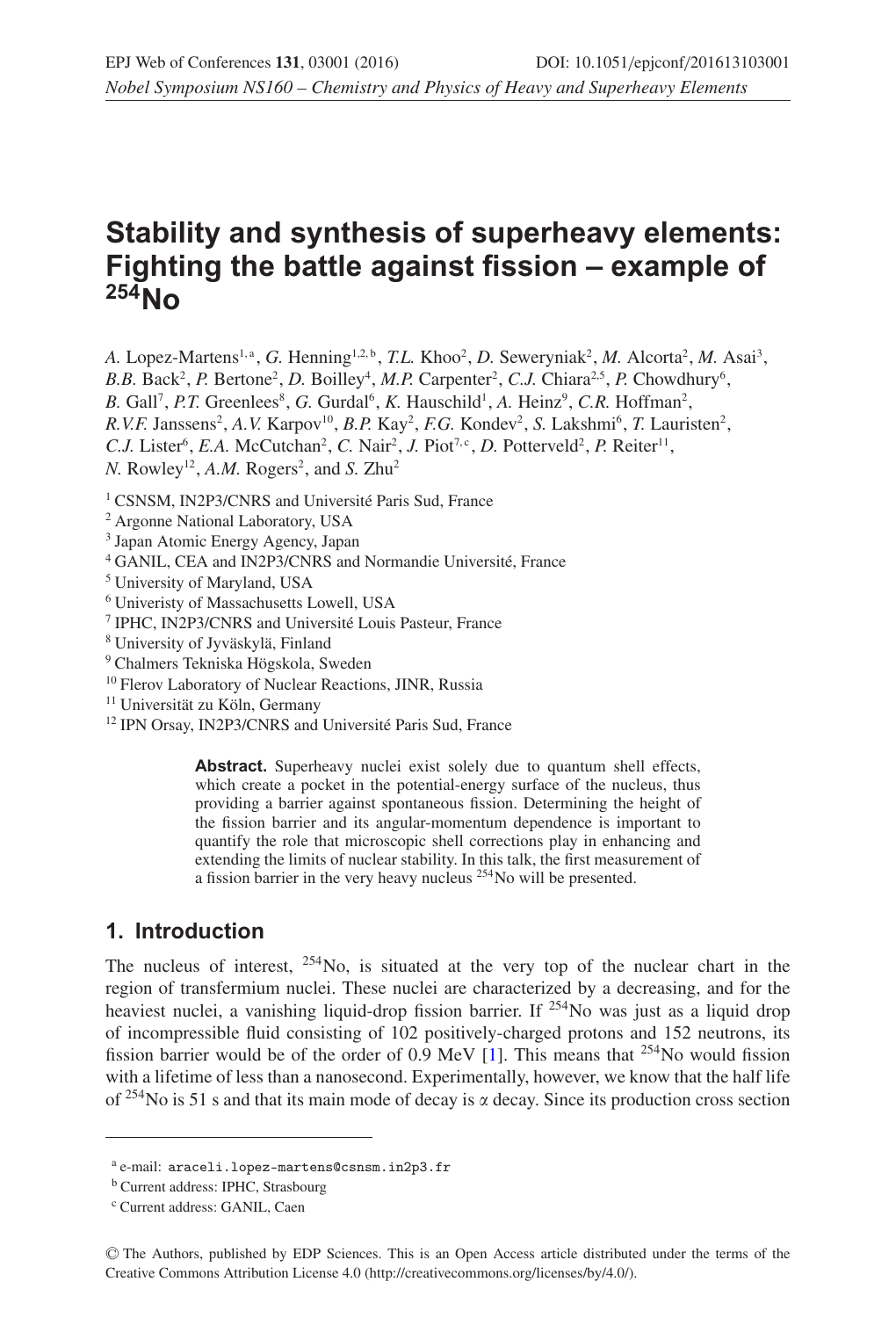<span id="page-1-0"></span>*Nobel Symposium NS160 – Chemistry and Physics of Heavy and Superheavy Elements*



**Figure 1.** Potential energy of the nucleus as a function of axial deformation. The dashed line shows the liquid drop prediction for  $^{264}$ Hs ( $Z=108$ ). The solid line shows the effect of shell corrections on the potential energy.

is one of the highest in the mass region, it is also a nucleus that has been extensively studied via prompt spectroscopy  $[2-5]$  $[2-5]$ . These studies have revealed that <sup>254</sup>No is deformed and emits a spectrum of photons and conversion electrons, typical of regular rotational motion. 254No is in fact very robust against fission and has been observed up to spin 24  $\hbar$ .

The reason why <sup>254</sup>No has an enhanced stability against fission is due to the fermionic nature of the neutrons and protons in the nucleus, which occupy discrete energy levels grouped into shells. It is the regions of low level density, or gaps in the single-particle energy spectra, which give additional binding to the nucleus: the ground-state is lowered with respect to the liquid drop energy and a barrier against fission appears. As illustrated in Fig. [1,](#page-1-0) the height of the barrier  $B_f$  is defined as the energy difference between the ground state and the highest point on the path to fission: the saddle point. This barrier is what enables the existence of the heaviest nuclei. This makes it a valuable quantity to study – though technically it is not an observable one can measure directly.

Different theoretical models predict different barrier heights. So measuring  $B_f$  also provides a test of theories. In a macroscopic-microscopic approach where the liquid drop part of the potential is calculated using the Finite Range Liquid Drop Model (FRLDM) and the folded Yukawa potential is used for the microscopic shell correction, the barrier for  $254$ No is predicted to be 6.7 MeV [\[6\]](#page-5-3). In a fully microscopic approach, J.L. Egido and L.M. Robledo used the Gogny effective interaction and the Hartree Fock Bogoliubov approximation to compute the potential energy surface of the nucleus as a function of axial deformation for different values of total angular momentum [\[7](#page-5-4)]. A barrier of 8.66 MeV is obtained. What this model can also tell us is how the barrier evolves with spin. In accordance with experimental observations, the self-consistent calculations predict that the barrier will survive to quite high spin.

How the barrier behaves as a function of spin, in other words the moment of inertia of the saddle point configuration, is important to study because if the barrier were to disappear at a finite spin, the heaviest elements could not be synthesized. Indeed, one has to keep in mind that these heavy nuclei are produced in fusion-evaporation reactions, which bring in a substantial amount of angular momentum. The cross section to produce a given evaporation residue depends on three terms: (i) The probability that the colliding projectile and target will penetrate inside the entrance channel potential barrier and reach the contact point, (ii) the probability that this capture state evolves into a fused compound nucleus, and finally, (iii) the probability that the excited compound nucleus evaporates neutrons and decays to the ground state of the nucleus of interest while surviving fission every step of the way. This survival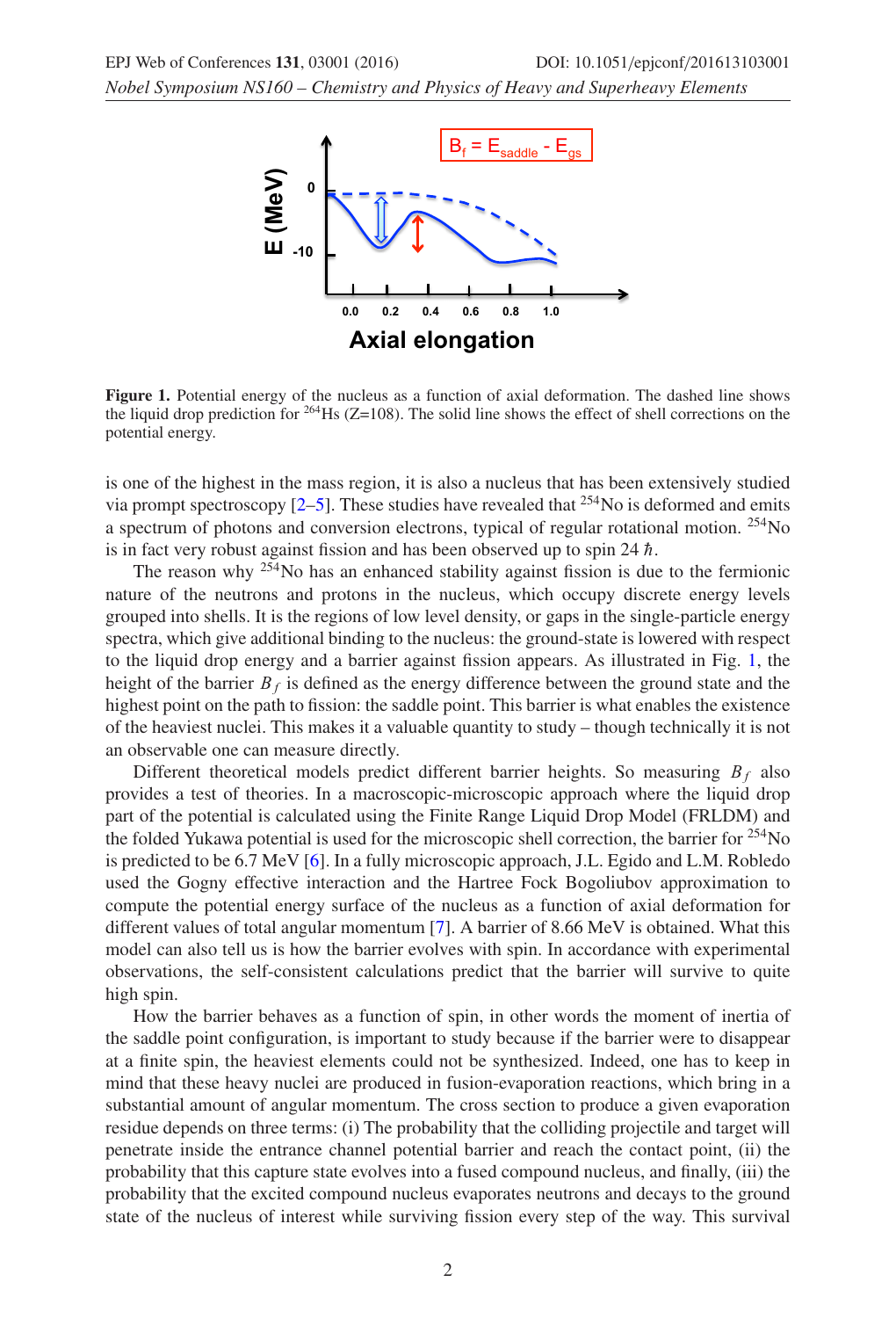*Nobel Symposium NS160 – Chemistry and Physics of Heavy and Superheavy Elements*

<span id="page-2-0"></span>

**Figure 2.** Left: schematic plot of the potential energy of the nucleus as a function of axial deformation illustrating how  $\gamma$  decay dominates below the saddle-point energy while fission takes over at energies above the barrier. Right: cartoon showing how the competition between  $\gamma$  emission and fission splits the excitation energy vs. spin plane into two regions.

probability reflects the competition between neutron emission, fission and  $\gamma$  decay and one of the key parameters is the fission barrier, which enters into the fission width  $\Gamma_f$ . In fact, the high fission barriers predicted around  $Z = 114$  and  $N = 184$  are thought to be responsible for reversing (at  $Z = 112$ ) the trend of ever decreasing evaporation-residue cross sections as a function of atomic number Z, resulting in a maximum effect at  $Z = 114 - 115$  [\[8\]](#page-5-5). One should also note that factors, such as dissipation, may also contribute to reduce  $\Gamma_f$  [\[9](#page-5-6)].

Experimentally, no fission barriers are known above Bk  $(Z = 99)$ . The probability to fission has been measured in direct reactions on actinide targets [\[10,](#page-5-7) [11\]](#page-5-8), by electromagnetic excitation of secondary beams following fragmentation reactions [\[12\]](#page-5-9) and in a few cases the electron capture (EC) delayed fission branch was used to determine the height of the fission barrier [\[13\]](#page-5-10). Unfortunately, these methods are not easily applicable to the transfermium region. The two first methods cannot be used because of lack of suitable targets and primary beams. And the third method is limited to the cases where EC populates states around and above the fission barrier in the daughter nucleus.

### **2. Entry distribution method**

A different approach for determining the fission barrier was proposed by P. Reiter more than ten years ago [\[14](#page-5-11)]. It is called the entry distribution method and has the advantage that it is the only way to study the spin dependence of the barrier. As is shown in Fig. [2,](#page-2-0) it relies on the fact that in the cases where the fission barrier lies below the neutron separation energy, fission is the dominant process above the barrier. This means that the excitation energy vs. spin plane can be divided into two regions above the yrast line: a region where the nucleus is bound and  $\gamma$  decays to the ground state and a region above the saddle point, where the nucleus fissions. In order to probe the saddle-point line separating the two regions, the idea is to measure the distribution of total energy and total spin of the <sup>254</sup>No nucleus right after neutron evaporation. As more energy is put into the system in the fusion reaction, one should be able to observe the distribution move up in energy and spin and be eventually cut off by fission. The distribution falls to half its maximum value at the energy at which the fission and  $\gamma$ -decay modes compete with equal probability. This energy is called the 1/2 energy and differs from the saddle point energy by a small factor  $\Delta(I)$ . A recent analysis has shown that the model dependency of  $\Delta$ is small  $[15]$  $[15]$ .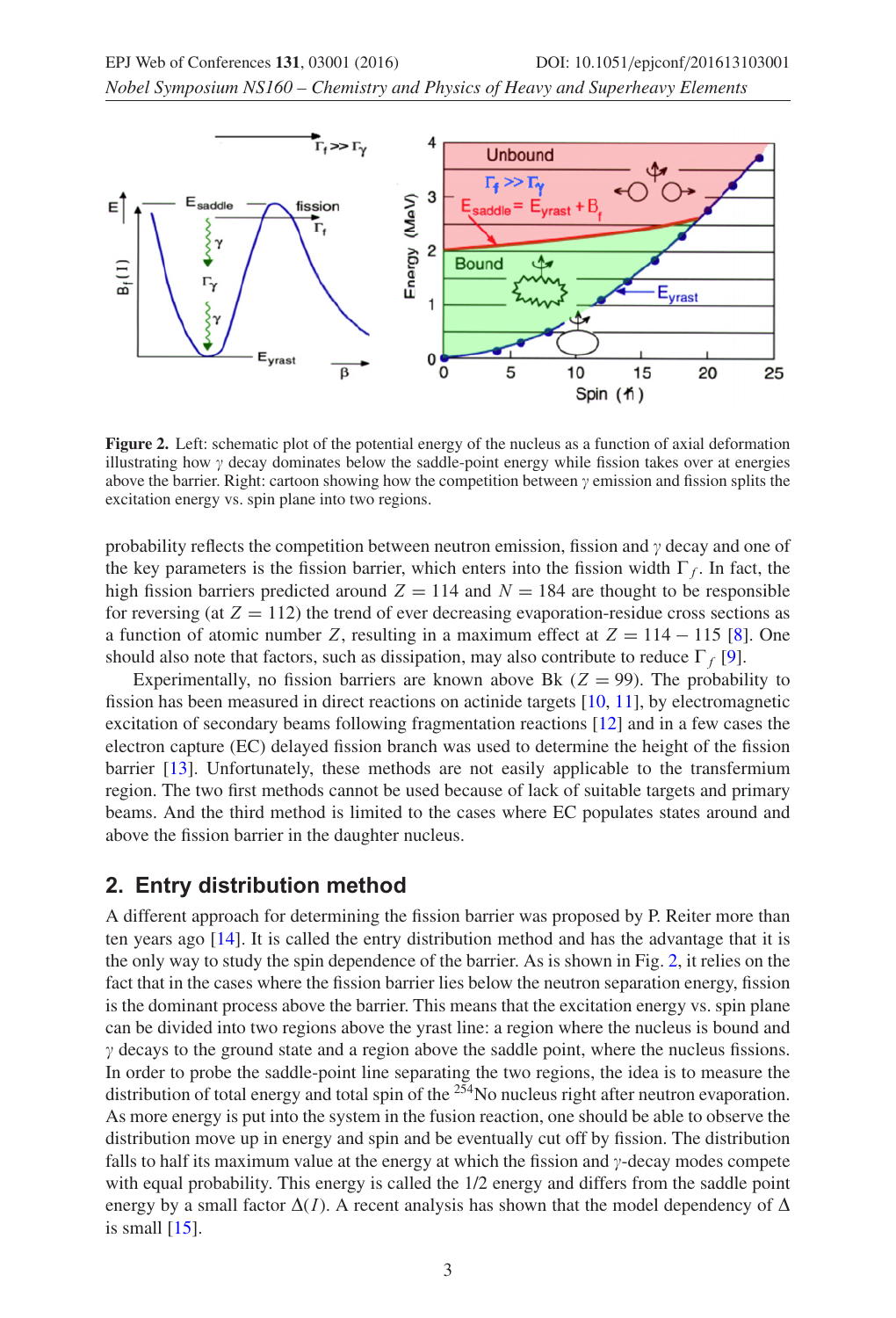The entry distribution of 254No was measured by Reiter *et al.* using the reaction  $^{208}Pb(^{48}Ca,2n)$  at two different bombarding energies: 215 and 219 MeV. At the lowest energy, it was found that the distribution was limited by the maximum energy available in the reaction. At the higher bombarding energy, no cut off of the entry distribution was observed, and so only a lower limit of 5 MeV for the fission barrier at 12  $\hbar$  could be extracted [\[14\]](#page-5-11). The experiment, however, showed that the bulk of the cross section to produce  $254N$ o occurs at high spin.

## **3. Experiment**

The experiment was repeated in order to probe the entry distribution at higher beam energy: 219 and 223 MeV. The 10 pnA 48Ca was delivered by the Argonne Tandem Linac Accelerator System.  $254$ No was produced at the target position of the Fragment Mass Analyzer (FMA) [\[16](#page-5-13)] which separated the evaporation residues from the other unwanted reaction products. The recoiling <sup>254</sup>No ions were identified at the focal plane of the FMA while  $\gamma$  rays emitted by the excited <sup>254</sup>No were detected by GAMMASPHERE [\[17](#page-5-14)], which was used in its calorimetric mode. In such a mode, the anti-Compton BGO shields surrounding the Ge detectors are also used to detect photons allowing for an efficiency of ∼78% to be reached [\[18\]](#page-5-15). The response function of GAMMASPHERE was measured with radioactive sources so that the distribution of emitted photon energies and multiplicities could be reconstituted from the measured total energies and number of firing detector modules. This is achieved via an iterative unfolding procedure [\[19](#page-5-16), [20](#page-5-17)] starting with an initial guess at the emitted distribution. This trial distribution is then passed through the measured response function and compared to the measured distribution. In doing so, an improved guess at the true distribution can be made and the whole procedure can be repeated. To get to the total energy vs. spin distribution, one has to know a little bit more about the nucleus of interest, in particular the contributions of conversion electrons to the total spin and energy. These parameters can be obtained and/or extracted from the known level scheme or from experimental spectra. In the case of  $254$ No, this was made possible by extensive prompt and decay spectroscopy performed by many groups worldwide  $[2, 3, 5, 21-24]$  $[2, 3, 5, 21-24]$  $[2, 3, 5, 21-24]$  $[2, 3, 5, 21-24]$  $[2, 3, 5, 21-24]$  $[2, 3, 5, 21-24]$  $[2, 3, 5, 21-24]$  $[2, 3, 5, 21-24]$ . The average spin and energy removed by conversion electrons obtained from the known level decay scheme of  $254$ No and tabulated in reference [\[15](#page-5-12)] is in excellent agreement with what was measured by Butler *et al.* [\[4\]](#page-5-21) before the level scheme was known, giving confidence in our understanding of the average decay cascade in  $254$ No. The entry distributions obtained at 219 and 223 MeV bombarding energies are shown in Fig. [3.](#page-4-0) The crosses indicate the points where the distributions fall to half of their maximum value. What is immediately noticeable is that even though more spin and energy (4 MeV) are put into the system between the left and right panels of Fig. [3,](#page-4-0) the crosses between 12 and 20  $\hbar$  remain at constant excitation energy,  $E^*$ . This saturation is attributed to the effect of fission depleting the  $\gamma$ -emitting states. The saddle point energies extracted from the saturated half-maximum points yield a moment of inertia of the saddle of 125(60) MeV<sup>-1</sup>. This is in good agreement with what can be extracted from the self-consistent potential energy surfaces of Ref. [\[7](#page-5-4)]. The value of the barrier height at spin 15 h is found to be  $B_f = 6.0(5)$  MeV. Extrapolating down to zero spin using the saddle point moment of inertia, one finds  $B_f(0) = 6.6(9)$  MeV. This value of the excitation energy above which fission dominates the decay process is in good agreement with the predictions of Möller *et al.* [\[6](#page-5-3)]. An interesting thing to note is that a 6.6 MeV barrier is larger than what one would naively obtain by adding the liquid drop barrier height and the amplitude of the microscopic shell correction in <sup>254</sup>No [\[25](#page-5-22)]:  $B_f = 0.9 + 3.97 = 4.9$  MeV. This implies a positive shell effect of more than 1.5 MeV at the saddle point. Another point to mention is that the measured average spin distribution of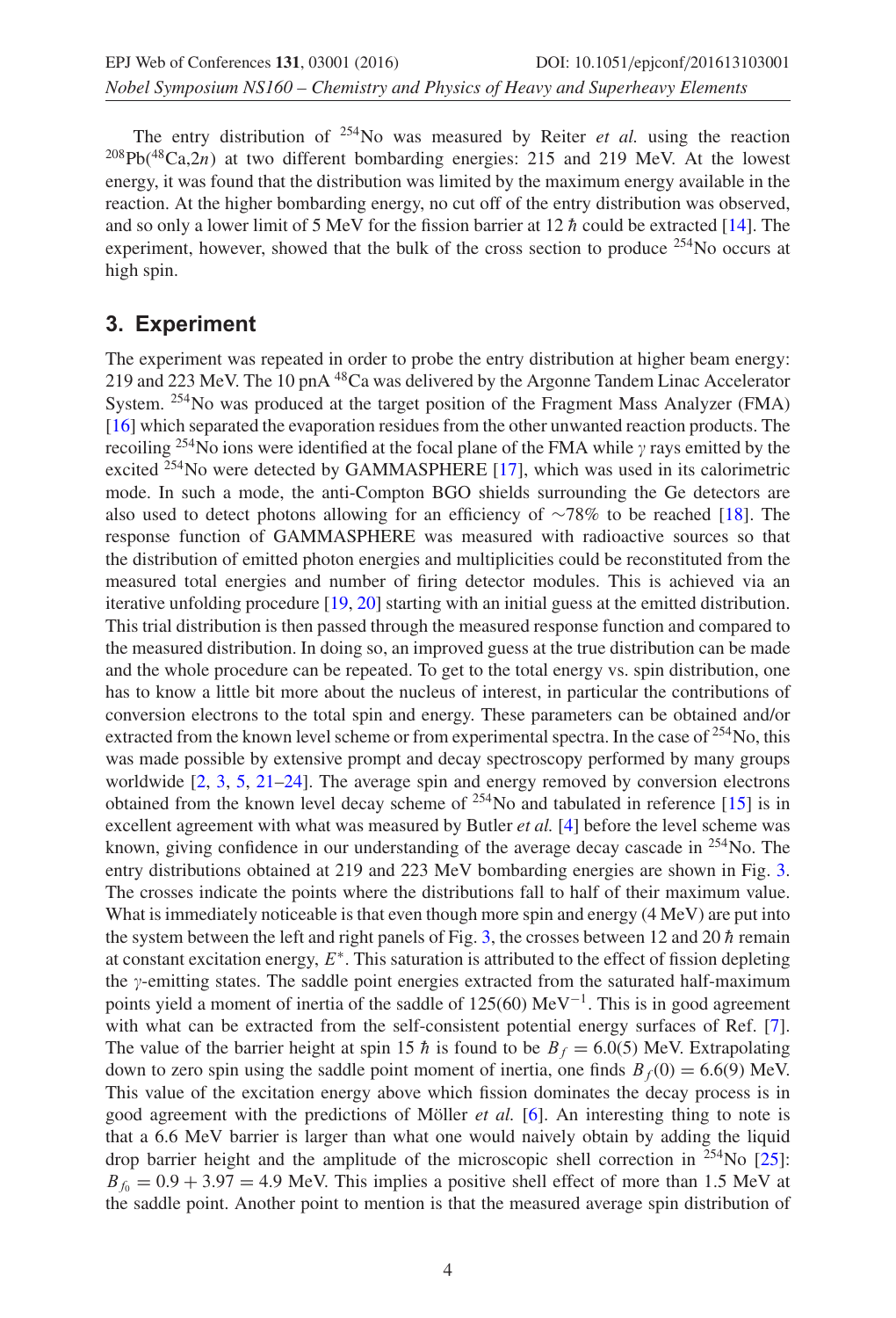<span id="page-4-0"></span>*Nobel Symposium NS160 – Chemistry and Physics of Heavy and Superheavy Elements*



**Figure 3.** Plot of the entry distribution of <sup>254</sup>No measured at 219 (left) and 223 (right) MeV bombarding energies and their corresponding projections onto the spin axis. The yrast line and neutron separation energy are shown together with the interval of maximal energy available in the reaction. The crosses represent the half-maximum energies at a given spin value. The points at high spin have been discarded as they originate from events resulting from random summing. The red arrows point to the spins at which the distribution falls by one tenth of its maximum value.

the surviving <sup>254</sup>No is shifted towards higher spins by nearly ∼5  $\hbar$  compared to calculations (e.g., see Fig. 6 of Ref. [\[26\]](#page-5-23)).

#### **4. Conclusions and perspectives**

This is the first time that the excitation energy at which fission starts to dominate the decay process has been determined in a transfermium nucleus. The results obtained and extrapolated to spin zero are in agreement with macroscopic-microscopic calculations of the barrier height. This may not be so surprising since these calculations are the only ones which reproduce the single-particle energy spectra in this mass region [\[27\]](#page-5-24).

Extending the method to other nuclei requires the knowledge of their average decay schemes. This should be made possible soon by the coupling of a new generation  $\gamma$ -ray spectrometers, such as AGATA (Advanced GAmma Tracking Array) [\[28](#page-5-25)], GRETINA (Gamma Ray Energy Tracking In beam Nuclear Array) [\[29](#page-5-26)] and also digital GAMMASPHERE to powerful spectrometers such as VAMOS (VAriable MOde Spectrometer) gas-filled [\[30\]](#page-5-27) and AGFA (Argonne Gas Fille Analyzer) [\[31](#page-5-28)]. Decay schemes of nuclei around  $^{254}$ No will also be established and/or improved by decay spectroscopy studies performed with increased beam intensities and more efficient decay stations. These technical developments should allow the investigation of the average fission barrier height in odd systems and also the magnitude of the barrier associated to particular configurations of the nucleus (e.g. high-K states) for which the hindrance towards fission is expected to be large.

Finally, measuring the entry distribution of evaporation residues is useful in itself as it can be used as a starting point to Monte Carlo simulations of the decay flow to the ground